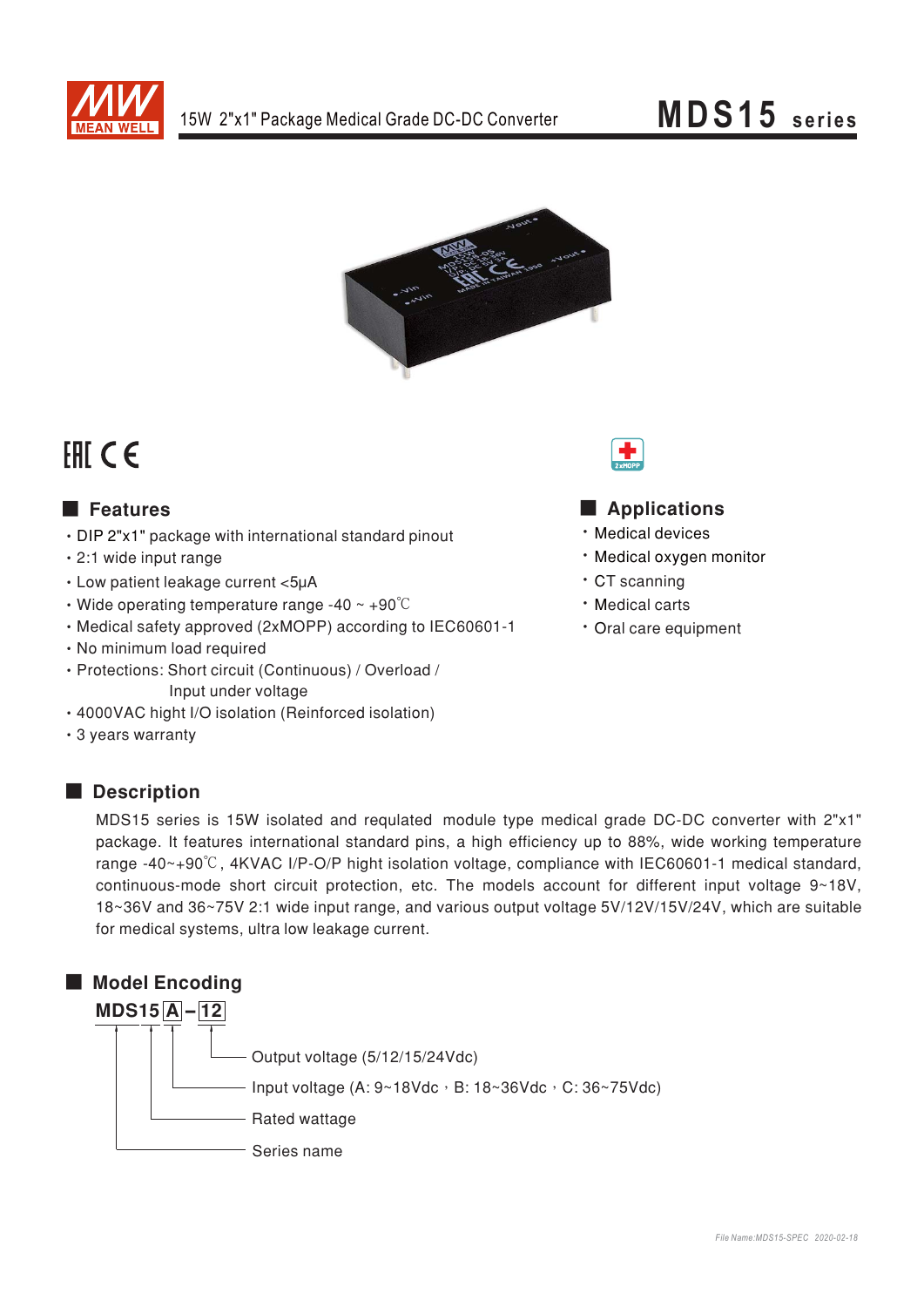

| <b>MODEL SELECTION TABLE</b> |                                 |                      |                  |                |                |                             |                                 |
|------------------------------|---------------------------------|----------------------|------------------|----------------|----------------|-----------------------------|---------------------------------|
| ORDER NO.                    | <b>INPUT</b>                    |                      |                  | <b>OUTPUT</b>  |                |                             |                                 |
|                              | <b>INPUT VOLTAGE</b><br>(RANGE) | <b>INPUT CURRENT</b> |                  | <b>OUTPUT</b>  | <b>OUTPUT</b>  | <b>EFFICIENCY</b><br>(Typ.) | <b>CAPACITOR LOAD</b><br>(MAX.) |
|                              |                                 | <b>NO LOAD</b>       | <b>FULL LOAD</b> | <b>VOLTAGE</b> | <b>CURRENT</b> |                             |                                 |
| <b>MDS15A-05</b>             | Normal 12V<br>$(9 - 18V)$       | 10mA                 | 1500mA           | $5\mathrm{V}$  | 3000mA         | 85%                         | 5600µF                          |
| <b>MDS15A-12</b>             |                                 | 10 <sub>m</sub> A    | 1450mA           | 12V            | 1250mA         | 88%                         | 1000µF                          |
| <b>MDS15A-15</b>             |                                 | 10mA                 | 1450mA           | 15V            | 1000mA         | 87%                         | 720µF                           |
| <b>MDS15A-24</b>             |                                 | 10 <sub>m</sub> A    | 1450mA           | <b>24V</b>     | 625mA          | 85%                         | $220\mu F$                      |
| <b>MDS15B-05</b>             | Normal 24V<br>$(18 - 36V)$      | 7mA                  | 750mA            | 5V             | 3000mA         | 87%                         | 5600µF                          |
| <b>MDS15B-12</b>             |                                 | 7mA                  | 700mA            | 12V            | 1250mA         | 87%                         | 1000µF                          |
| <b>MDS15B-15</b>             |                                 | 7mA                  | 700mA            | 15V            | 1000mA         | 86%                         | 720µF                           |
| <b>MDS15B-24</b>             |                                 | 7 <sub>m</sub> A     | 720mA            | <b>24V</b>     | 625mA          | 87%                         | $220\mu F$                      |
| <b>MDS15C-05</b>             | Normal 48V<br>$(36 - 75V)$      | 5mA                  | 390mA            | $5\mathrm{V}$  | 3000mA         | 86%                         | 5600µF                          |
| <b>MDS15C-12</b>             |                                 | 5mA                  | 350mA            | 12V            | 1250mA         | 87%                         | 1000µF                          |
| <b>MDS15C-15</b>             |                                 | 5mA                  | 360mA            | <b>15V</b>     | 1000mA         | 87%                         | 720µF                           |
| <b>MDS15C-24</b>             |                                 | 5mA                  | 360mA            | <b>24V</b>     | 625mA          | 88%                         | $220\mu F$                      |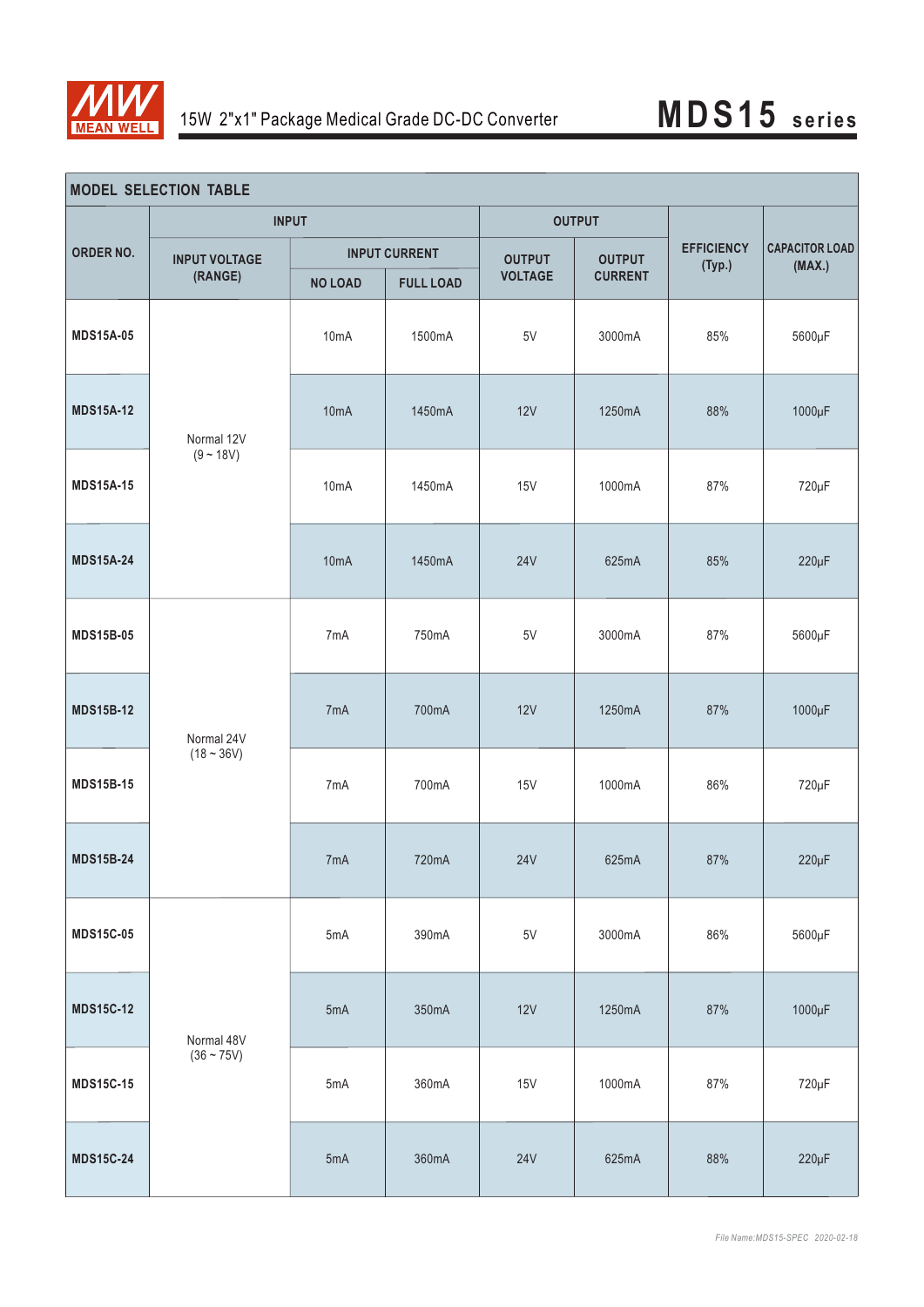

| <b>SPECIFICATION</b>                            |                                                     |                                                                                                                                                                                                                                                                                                                                                                                                                                                                                                                                                                                                                                                                                              |                 |                                                  |  |  |  |  |
|-------------------------------------------------|-----------------------------------------------------|----------------------------------------------------------------------------------------------------------------------------------------------------------------------------------------------------------------------------------------------------------------------------------------------------------------------------------------------------------------------------------------------------------------------------------------------------------------------------------------------------------------------------------------------------------------------------------------------------------------------------------------------------------------------------------------------|-----------------|--------------------------------------------------|--|--|--|--|
|                                                 | <b>VOLTAGE RANGE</b>                                | $A: 9 - 18$ Vdc<br>B: 18~36Vdc<br>$C: 36 - 75$ Vdc                                                                                                                                                                                                                                                                                                                                                                                                                                                                                                                                                                                                                                           |                 |                                                  |  |  |  |  |
| <b>INPUT</b>                                    | SURGE VOLTAGE (100ms max.)                          | 12Vin models: 25Vdc, 24Vin models: 50Vdc, 48Vin models: 100Vdc                                                                                                                                                                                                                                                                                                                                                                                                                                                                                                                                                                                                                               |                 |                                                  |  |  |  |  |
|                                                 | <b>FILTER</b>                                       | Pi type                                                                                                                                                                                                                                                                                                                                                                                                                                                                                                                                                                                                                                                                                      |                 |                                                  |  |  |  |  |
|                                                 | <b>PROTECTION</b>                                   | Fuse recommended. 12Vin models: 4A delay time Type, 24Vin models: 2A delay time Type, 48Vin models: 1A delay time Type                                                                                                                                                                                                                                                                                                                                                                                                                                                                                                                                                                       |                 |                                                  |  |  |  |  |
| <b>OUTPUT</b>                                   | <b>VOLTAGE ACCURACY</b>                             | ±1%                                                                                                                                                                                                                                                                                                                                                                                                                                                                                                                                                                                                                                                                                          |                 |                                                  |  |  |  |  |
|                                                 | <b>RATED POWER</b>                                  | <b>15W</b>                                                                                                                                                                                                                                                                                                                                                                                                                                                                                                                                                                                                                                                                                   |                 |                                                  |  |  |  |  |
|                                                 | <b>RIPPLE &amp; NOISE</b>                           | Note.2 $60mVp-p$                                                                                                                                                                                                                                                                                                                                                                                                                                                                                                                                                                                                                                                                             |                 |                                                  |  |  |  |  |
|                                                 | LINE REGULATION Note.3                              | ±0.5%                                                                                                                                                                                                                                                                                                                                                                                                                                                                                                                                                                                                                                                                                        |                 |                                                  |  |  |  |  |
|                                                 | <b>LOAD REGULATION Note.4 <math>\pm</math> 0.5%</b> |                                                                                                                                                                                                                                                                                                                                                                                                                                                                                                                                                                                                                                                                                              |                 |                                                  |  |  |  |  |
|                                                 |                                                     | SWITCHING FREQUENCY (Typ.) 12Vin/24Vin:250KHz, 48Vin:300KHz                                                                                                                                                                                                                                                                                                                                                                                                                                                                                                                                                                                                                                  |                 |                                                  |  |  |  |  |
|                                                 | <b>SHORT CIRCUIT</b>                                | Protection type : Continuous, automatic recovery                                                                                                                                                                                                                                                                                                                                                                                                                                                                                                                                                                                                                                             |                 |                                                  |  |  |  |  |
|                                                 | <b>PROTECTION OVERLOAD</b>                          | 110 ~ 185% rated output power                                                                                                                                                                                                                                                                                                                                                                                                                                                                                                                                                                                                                                                                |                 |                                                  |  |  |  |  |
|                                                 |                                                     | Protection type : Recovers automatically after fault condition is removed                                                                                                                                                                                                                                                                                                                                                                                                                                                                                                                                                                                                                    |                 |                                                  |  |  |  |  |
|                                                 |                                                     | UNDER VOLTAGE LOCKOUT 12Vin: 7.5Vdc, 24Vin: 15Vdc, 48Vin: 33Vdc                                                                                                                                                                                                                                                                                                                                                                                                                                                                                                                                                                                                                              |                 |                                                  |  |  |  |  |
|                                                 | <b>COOLING</b>                                      | Free-air convection                                                                                                                                                                                                                                                                                                                                                                                                                                                                                                                                                                                                                                                                          |                 |                                                  |  |  |  |  |
|                                                 | <b>WORKING TEMP.</b>                                | -40 ~ +90 $^{\circ}$ C (Refer to "Derating Curve")                                                                                                                                                                                                                                                                                                                                                                                                                                                                                                                                                                                                                                           |                 |                                                  |  |  |  |  |
|                                                 | <b>CASE TEMPERATURE</b>                             | +110 $^{\circ}$ C max.                                                                                                                                                                                                                                                                                                                                                                                                                                                                                                                                                                                                                                                                       |                 |                                                  |  |  |  |  |
|                                                 | <b>WORKING HUMIDITY</b>                             | 20% ~ 90% RH non-condensing                                                                                                                                                                                                                                                                                                                                                                                                                                                                                                                                                                                                                                                                  |                 |                                                  |  |  |  |  |
| <b>ENVIRONMENT</b>                              | <b>STORAGE TEMP., HUMIDITY</b>                      | $-55$ ~ +125°C, 10 ~ 95% RH non-condensing                                                                                                                                                                                                                                                                                                                                                                                                                                                                                                                                                                                                                                                   |                 |                                                  |  |  |  |  |
|                                                 | <b>TEMP. COEFFICIENT</b>                            | 0.03% / $^{\circ}$ C (0 ~ 70 $^{\circ}$ C)                                                                                                                                                                                                                                                                                                                                                                                                                                                                                                                                                                                                                                                   |                 |                                                  |  |  |  |  |
|                                                 | <b>SOLDERING TEMPERATURE</b>                        | 1.5mm from case of $1 \sim 3$ sec./260°C max.                                                                                                                                                                                                                                                                                                                                                                                                                                                                                                                                                                                                                                                |                 |                                                  |  |  |  |  |
|                                                 | <b>VIBRATION</b>                                    | 10 ~ 500Hz, 2G 10min./1cycle, period for 60min. each along X, Y, Z axes                                                                                                                                                                                                                                                                                                                                                                                                                                                                                                                                                                                                                      |                 |                                                  |  |  |  |  |
|                                                 | <b>SAFETY STANDARDS</b>                             | IEC60601-1(LVD) 3 <sup>rd</sup> edition, EAC TP TC 004 approved                                                                                                                                                                                                                                                                                                                                                                                                                                                                                                                                                                                                                              |                 |                                                  |  |  |  |  |
|                                                 | <b>WITHSTAND VOLTAGE</b>                            | I/P-O/P 4KVAC                                                                                                                                                                                                                                                                                                                                                                                                                                                                                                                                                                                                                                                                                |                 |                                                  |  |  |  |  |
|                                                 | <b>ISOLATION RESISTANCE</b>                         | I/P-O/P:100M Ohms / 500VDC / 25°C / 70% RH                                                                                                                                                                                                                                                                                                                                                                                                                                                                                                                                                                                                                                                   |                 |                                                  |  |  |  |  |
|                                                 | <b>ISOLATION CAPACITANCE (Typ.)</b>                 | 100pF                                                                                                                                                                                                                                                                                                                                                                                                                                                                                                                                                                                                                                                                                        |                 |                                                  |  |  |  |  |
|                                                 | <b>EMC EMISSION</b>                                 | <b>Parameter</b>                                                                                                                                                                                                                                                                                                                                                                                                                                                                                                                                                                                                                                                                             | <b>Standard</b> | <b>Test Level / Note</b>                         |  |  |  |  |
| <b>SAFETY &amp;</b><br><b>EMC</b><br>( Note. 6) |                                                     | Conducted                                                                                                                                                                                                                                                                                                                                                                                                                                                                                                                                                                                                                                                                                    | EN55011         | Class A without external components              |  |  |  |  |
|                                                 |                                                     | Radiated                                                                                                                                                                                                                                                                                                                                                                                                                                                                                                                                                                                                                                                                                     | EN55011         | N/A                                              |  |  |  |  |
|                                                 | <b>EMC IMMUNITY</b>                                 | Parameter                                                                                                                                                                                                                                                                                                                                                                                                                                                                                                                                                                                                                                                                                    | <b>Standard</b> | <b>Test Level / Note</b>                         |  |  |  |  |
|                                                 |                                                     | <b>ESD</b>                                                                                                                                                                                                                                                                                                                                                                                                                                                                                                                                                                                                                                                                                   | EN61000-4-2     | Level 1, $\pm$ 15KV air, $\pm$ 8KV contact       |  |  |  |  |
|                                                 |                                                     | <b>Radiated Susceptibility</b>                                                                                                                                                                                                                                                                                                                                                                                                                                                                                                                                                                                                                                                               | EN61000-4-3     | Level 1, 10V/m                                   |  |  |  |  |
|                                                 |                                                     | EFT/Burest                                                                                                                                                                                                                                                                                                                                                                                                                                                                                                                                                                                                                                                                                   | EN61000-4-4     | Level 1, $\pm$ 2KV                               |  |  |  |  |
|                                                 |                                                     | Surge                                                                                                                                                                                                                                                                                                                                                                                                                                                                                                                                                                                                                                                                                        | EN61000-4-5     | Level 1, $\pm$ 1KV Line-Line, $\pm$ 2KV Line-GND |  |  |  |  |
|                                                 |                                                     | Conducted                                                                                                                                                                                                                                                                                                                                                                                                                                                                                                                                                                                                                                                                                    | EN61000-4-6     | Level 1, 10Vrms(e.m.f.)                          |  |  |  |  |
|                                                 |                                                     | <b>Magnetic Field</b>                                                                                                                                                                                                                                                                                                                                                                                                                                                                                                                                                                                                                                                                        | EN61000-4-8     | Level 2, 10A/m                                   |  |  |  |  |
|                                                 | <b>MTBF</b>                                         | 1060Khrs MIL-HDBK-217F(25°C)                                                                                                                                                                                                                                                                                                                                                                                                                                                                                                                                                                                                                                                                 |                 |                                                  |  |  |  |  |
| <b>OTHERS</b>                                   | <b>DIMENSION (L*W*H)</b>                            | 50.8*25.4*12mm (2*1*0.47 inch)                                                                                                                                                                                                                                                                                                                                                                                                                                                                                                                                                                                                                                                               |                 |                                                  |  |  |  |  |
|                                                 | <b>CASE MATERIAL</b>                                | UL94V-0 plastic case                                                                                                                                                                                                                                                                                                                                                                                                                                                                                                                                                                                                                                                                         |                 |                                                  |  |  |  |  |
|                                                 | <b>PACKING</b>                                      | 30g; 18pcs/per tube, 432pcs/24 tube max./carton                                                                                                                                                                                                                                                                                                                                                                                                                                                                                                                                                                                                                                              |                 |                                                  |  |  |  |  |
| <b>NOTE</b>                                     |                                                     | 1.All parameters are specified at normal input(A:12Vdc, B:24Vdc, C:48Vdc), rated load, 25°C 70% RH ambient.<br>2. Ripple & noise are measured at 20MHz by using a 12" twisted pair terminated with a 0.1µf & 47µf capacitor.<br>3. Line regulation is measured from low line to high line at rated load.<br>4. Load regulation is measured from 0% to 100% rated load.<br>5.2xMOPP base on a working voltage of 250Vac between Primary to Secondary.<br>6. The final equipment must be re-confirm that it still meet EMC directives. For guidance on how to perform these EMC tests, please<br>refer to "EMI testing of component power supplies." (as available on http://www.meanwell.com) |                 |                                                  |  |  |  |  |